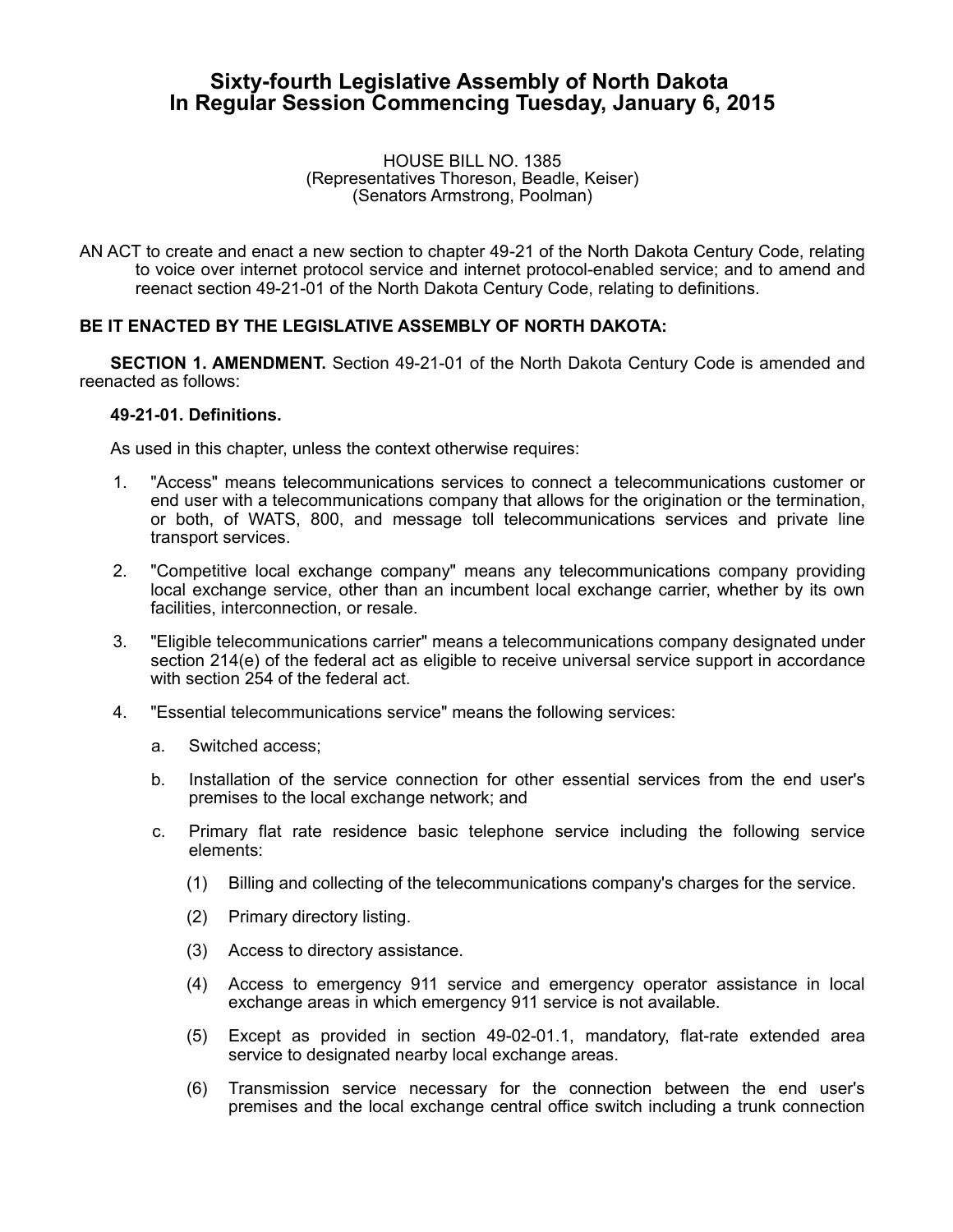that has inward dialing and necessary signaling service such as touchtone used by end users for the service.

- 5. "Federal act" means the federal Communications Act of 1934, as amended by the federal Telecommunications Act of 1996 [47 U.S.C. 151 et seq.].
- 6. "Incumbent local exchange carrier" means a telecommunications company that meets the definition of section 251(h) of the federal act.
- 7. "Inside wire" and "premise cable" mean the telecommunications wire on the customer's side of a demarcation point or point of interconnection between the telecommunications facilities of the telecommunications company and the customer or premise owner established under title 47, Code of Federal Regulations, part 68, section 68.105.
- 8. "Interexchange telecommunications company" means a person providing telecommunications service to end users located in separate local exchange areas.
- 9. "Internet protocol-enabled service" means any service, capability, functionality, or application that uses internet protocol or any successor protocol and enables an end user to send or receive voice, data, or video communication in internet protocol format or a successor format.
- 10. "Local exchange area" means a geographic territorial unit established by a telecommunications company for the administration of telecommunications services as approved and regulated in accordance with chapter 49-03.1.
- 10.11. "Management costs" means the reasonable direct actual costs a political subdivision incurs in exercising its police powers over the public rights of way.
- 11.12. "Mutual telephone company" means a telephone cooperative organized and operating subject to the provisions of this chapter, and such a cooperative shall also be subject to the general law governing cooperatives, except where such general law is in conflict with this chapter.
- 12.13. "Nonessential telecommunications service" means any telecommunications service, other than those essential telecommunications services listed in subsection 4 that a customer has the option to purchase either in conjunction with or separate from any essential telecommunications service.
- 13.14. "Price" means any charge set and collected by a telecommunications company for any telecommunications service offered by it to the public or other telecommunications companies.
- 14.15. "Private line transport service" means a telecommunications service to a customer over a circuit dedicated to the customer's exclusive use, within a local exchange area, or between or among local exchanges. Private line transport service includes services to customers who are end users and services to telecommunications companies.
- 15.16. "Public right of way" means the area on, below, or above a public roadway, highway, street, bridge, cartway, bicycle lane, or public sidewalk in which a political subdivision has a legal interest, including other dedicated rights of way for travel purposes, utility easements, and all the area within seventy-five feet [22.86 meters] of the centerline of any county or township highway right of way over which a board of county commissioners or a board of township supervisors has control under section 24-01-42. The term does not include the airwaves above a public right of way with regard to cellular or other wireless telecommunications or broadcast service or utility poles owned by a political subdivision or a municipal utility or a telecommunications company, in whole or part.
- 46.17. "Rural telephone company" means a telecommunications company that meets the definition of section 153(37) of the federal act.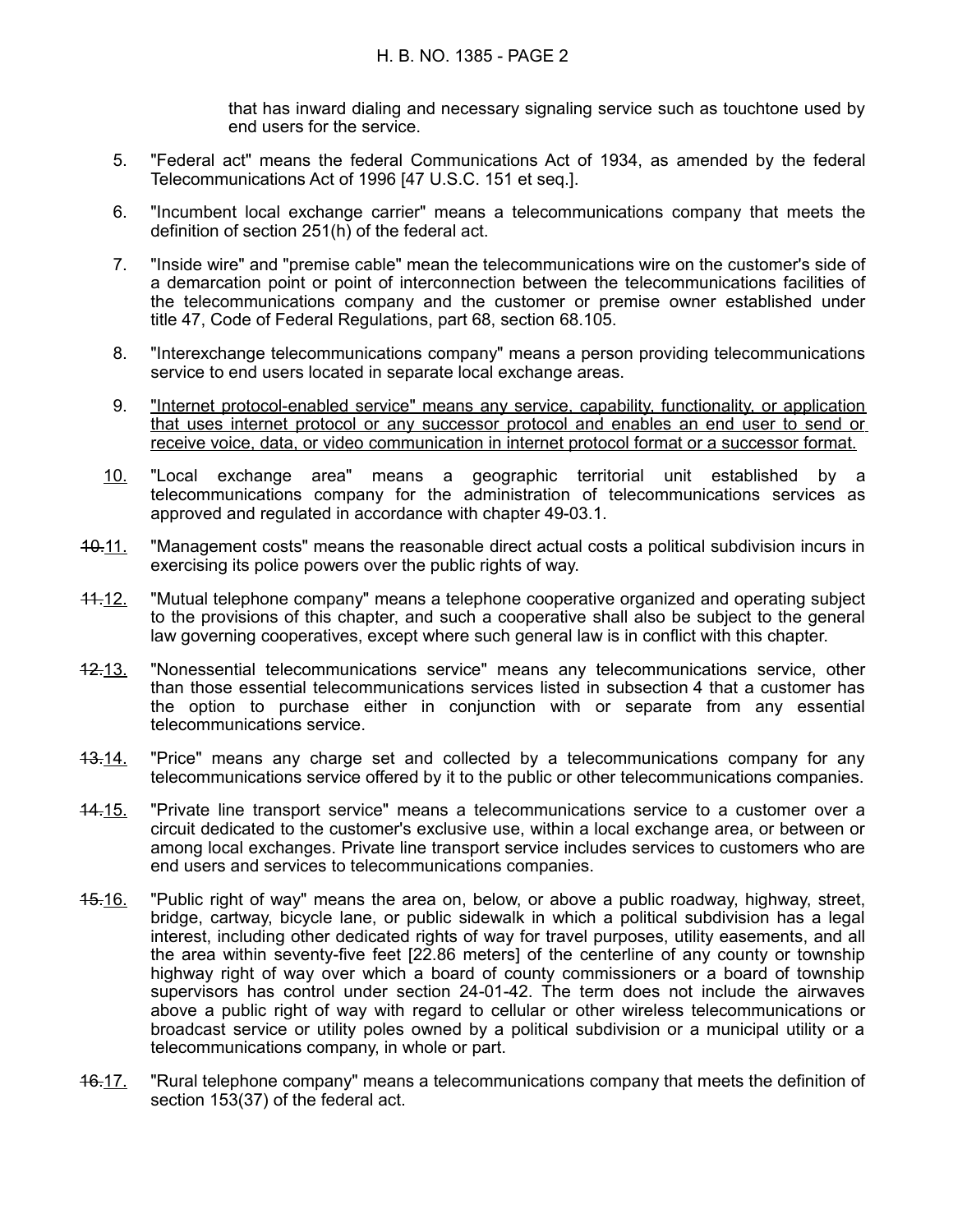- 17.18. "Service element" means a telecommunications function or service component that is not useful to the user unless it is combined with one or more other telecommunications functions or service components.
- 18.19. "Switched access" means access to include:
	- a. Local exchange central office switching and signaling;
	- b. Operator and recording intercept of calls;
	- c. Termination of end user lines in the local exchange central office;
	- d. The carrier common line charge for the line between the end user's premises and the local exchange central office;
	- e. Billing and collection recording for interexchange carriers to which the local exchange carrier provides access service; and
	- f. Telecommunications service, including connections, provided to allow transmission service and termination between an interexchange company's premises and the local exchange central office switch for the origination or termination of the interexchange company's switched telecommunications services.
- 19.20. "Telecommunications company" means a person engaged in the furnishing of telecommunications service within this state.
- 20.21. "Telecommunications service" means the offering for hire of telecommunications facilities, or transmitting for hire telecommunications by means of such facilities whether by wire, radio, lightwave, or other means.
	- 22. "Voice over internet protocol service" means any service that enables real time, two-way voice communication originating from or terminating at the user's location in internet protocol or a successor protocol, utilizes a broadband connection at the user's location, and permits a user to receive a call that originates on the public switched telephone network and to terminate a call to the public switched telephone network.

**SECTION 2.** A new section to chapter 49-21 of the North Dakota Century Code is created and enacted as follows:

### **Voice over internet protocol service and internet protocol-enabled service.**

- 1. Notwithstanding any other law, a state entity or political subdivision of the state may not by rule, order, or other means directly or indirectly regulate the entry, rates, terms, or conditions for internet protocol-enabled or voice over internet protocol service.
- 2. Voice over internet protocol service is subject to the following:
	- a. Any required assessments under any state high-cost universal service fund.
	- b. Any required assessment of 911 or E911 fees.
	- c. Any required surcharge under section 54-44.8-08.
	- d. Any required tax under chapter 57-34.
- 3. Nothing in this section affects or modifies:
	- a. Any applicable wholesale tariff or any commission authority to implement or enforce any rights, duties, or obligations of any party related to wholesale services.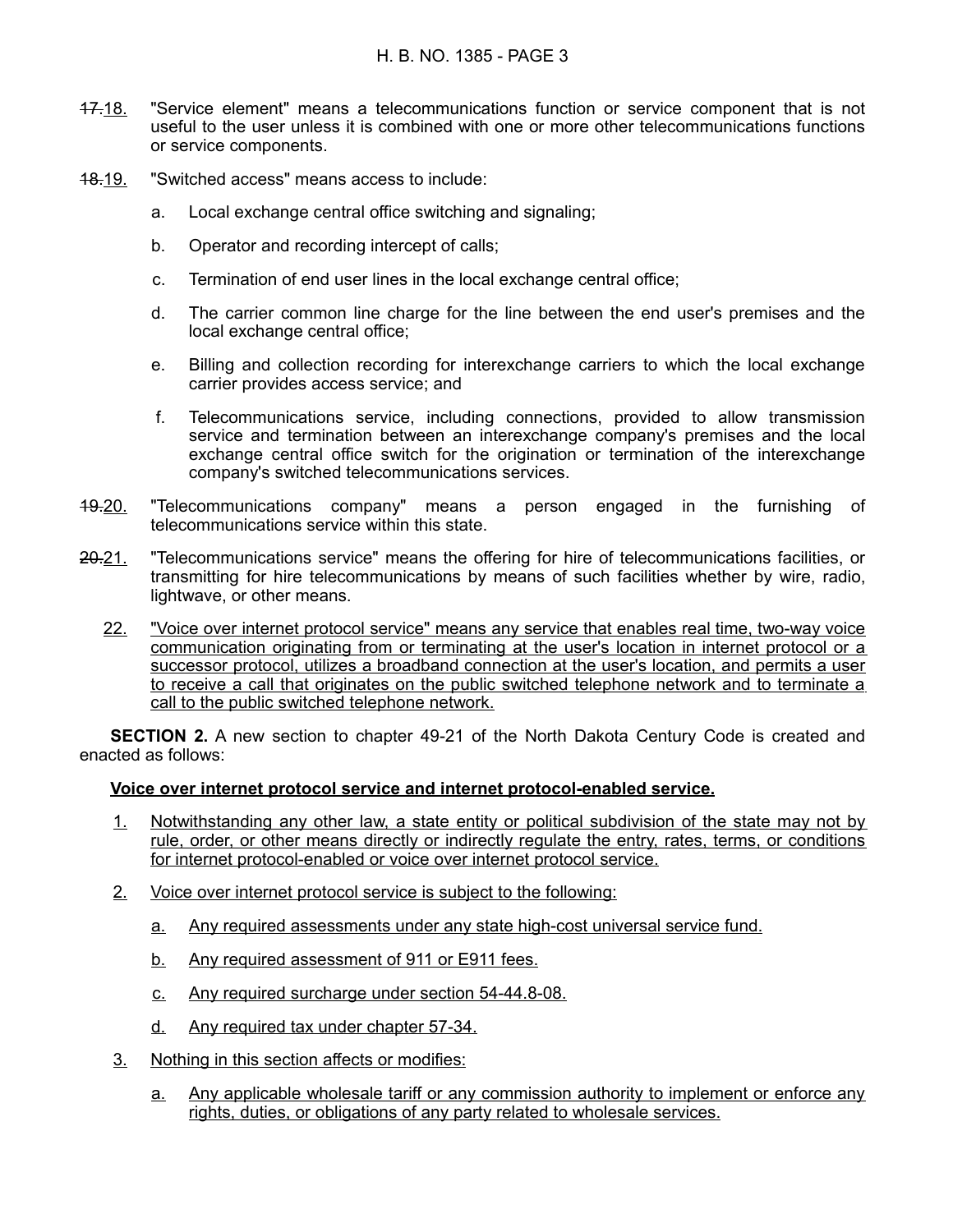- b. Any entity's obligations or rights or commission authority under sections 251 and 252 of the federal Communications Act of 1934 [47 U.S.C. 251 and 252].
- c. Any commission jurisdiction over intrastate switched access rates, terms and conditions, including the implementation of federal law with respect to intercarrier compensation or existing commission authority to address or affect the resolution of disputes regarding intercarrier compensation.
- d. Any obligation for the provision of video or cable service by any entity under applicable law.
- e. Any commission jurisdiction or authority to address federal high-cost fund or federal universal service fund issues.
- f. Any obligation to offer essential telecommunications services.
- g. Authority to enforce criminal or civil laws, including consumer protection and unfair or deceptive trade practice laws under title 51, which apply generally to the conduct of business.
- h. Authority of a political subdivision of the state to exercise its zoning power under chapters 40-47, 58-03, or 11-33.
- i. Any obligation arising out of chapter 49-23.